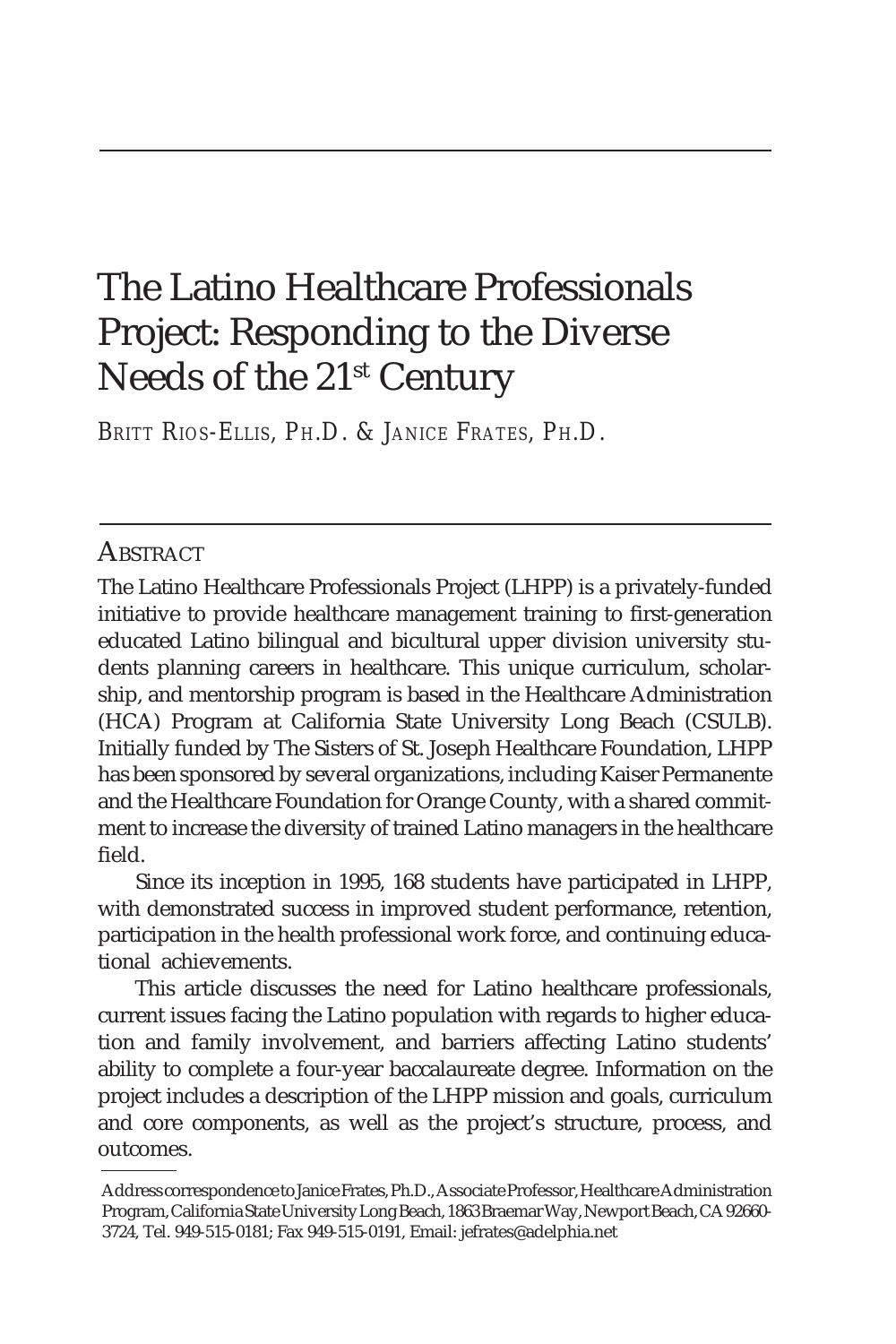## INTRODUCTION

One means to achieve the national goals of reducing racial and ethnic disparities in healthcare access and quality is to increase the number of racial and ethnic minority healthcare professionals. In California, and increasingly throughout the nation, the shortage of Latino healthcare professionals is becoming more acute as the Latino population becomes larger and more widely dispersed. To help meet the growing need for additional Latino healthcare professionals, the Healthcare Administration (HCA) Program at California State University Long Beach (CSULB) in collaboration with the Sisters of St. Joseph Healthcare Foundation, developed the Latino Healthcare Professionals Project (LHPP), a scholarship and mentoring project that provides healthcare administration education to Latino undergraduate students who plan careers as healthcare professionals. Now in its ninth year of operation, the project has demonstrated effectiveness in improving student undergraduate performance, securing employment for students in healthcare organizations, and encouraging students to pursue further graduate study.

# **CONTEXT**

LATINO DEMOGRAPHICS: GROWTH, DISPERSION, AND DIVERSITY

In 2000, Latinos became the largest minority group in the United States. Latinos now comprise 13.5% of the U.S. population, with as much as 10% of this number unreported due to low participation in the U.S. Census process and redistricting of highly populated Latino areas (U.S. Census Bureau 2003, 2004). By the year 2030, it is projected that Latinos will total over 73 million and comprise 20.1% of the U.S. population, making Latinos the fastest growing racial/ethnic group in the country (US Census Bureau 2004).

The Latino population in the U.S. is primarily made up of persons of Mexican descent (66.1%), followed by Central and South Americans (14.5%), Puerto Ricans (9%), Cubans (4%), and other Hispanic/Latinos (6.4%). Furthermore, changes in Latino immigration patterns during the 1990s have produced a greater dispersal of Latinos throughout the United States. States with emerging populations experienced a growth rate of 61% in their foreign born populations, nearly double the increase in the traditional "big six" immigrant-receiving states—California, New York, Texas, Florida, New Jersey and Illinois (Fix & Passel 2001). Latinos throughout the U.S. demonstrate distinct ethnic characteristics, acculturation levels, migration patterns, generational status, occupational, demographic, and language profiles. These differences affect health status and require consideration in the delivery of quality healthcare (Kaiser Permanente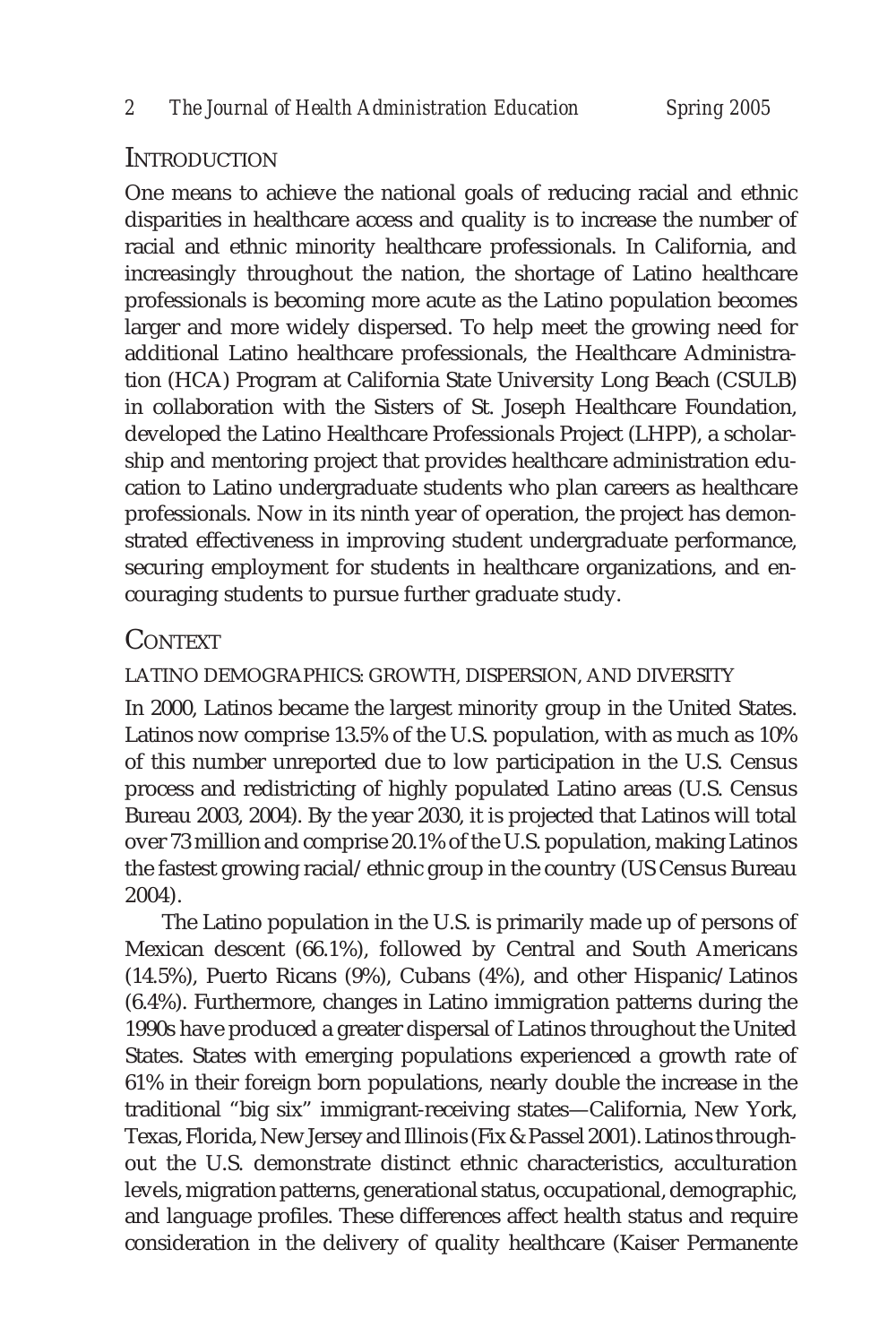National Diversity Council and the Kaiser Permanente National Diversity Department 2001).

#### LATINO HEALTHCARE ACCESS ISSUES

Latinos lack access both to health insurance and to culturally and linguistically competent healthcare providers. A key barrier to health insurance access is poverty, and Latino families are more likely to be poor than any other racial/ethnic group except African Americans. Nearly 22% of Latinos lived in poverty in 2002, compared to 8% for non-Latino Whites, 10% for Asians and 24% for African Americans (Proctor & Dalaker 2003). Between 1999 and 2001 the impact of the recession resulted in a decrease of over one quarter of the net wealth among Latinos (Kochhar 2004). Moreover, poverty rates are higher in urban areas with high concentrations of Latinos, as demonstrated in Los Angeles County where 39% live below 200% of the poverty level and represent the working poor (County of Los Angeles 2002). The Kaiser Family Foundation reports that 34% of Latinos in the nation are uninsured, the highest proportion of any ethnic group (Hoffman and Wang 2003). In California, 28.5% of Latinos were uninsured all year and another 15% uninsured for part of the year (Brown et al. 2003). In Los Angeles County, wherein 44% of the population is Latino, 37.6% had no health insurance between 1999 and 2001 (Hayes-Bautista, Kahramanian, & Gamboa 2003).

Linguistic barriers and limited knowledge about the healthcare system and programs for which they may be eligible pose further challenges for Latinos attempting to access necessary healthcare services. A study conducted for the Robert Wood Johnson Foundation (2001) found that language barriers discouraged many non-English speaking Latinos in several areas of the United States with rapidly growing Latino populations from seeking medical care. Twenty percent of California residents are considered Limited English Proficient (LEP) (Dower 2003). Furthermore, a third of California health maintenance organization (HMO) members speak a language other than English; 20% speak no English, with Spanish the most common language of LEP or non-English speakers (Kominski, Glick & Reifman 2003).

Although an increasing number of healthcare organizations provide translators, many located in Latino majority areas still do not have adequate signage in Spanish and do not comply with federal requirements, based on Title VI of the Civil Rights Act of 1964, to provide language assistance to LEP patients (U.S. Department of Health and Human Services, Office for Civil Rights 2000*).*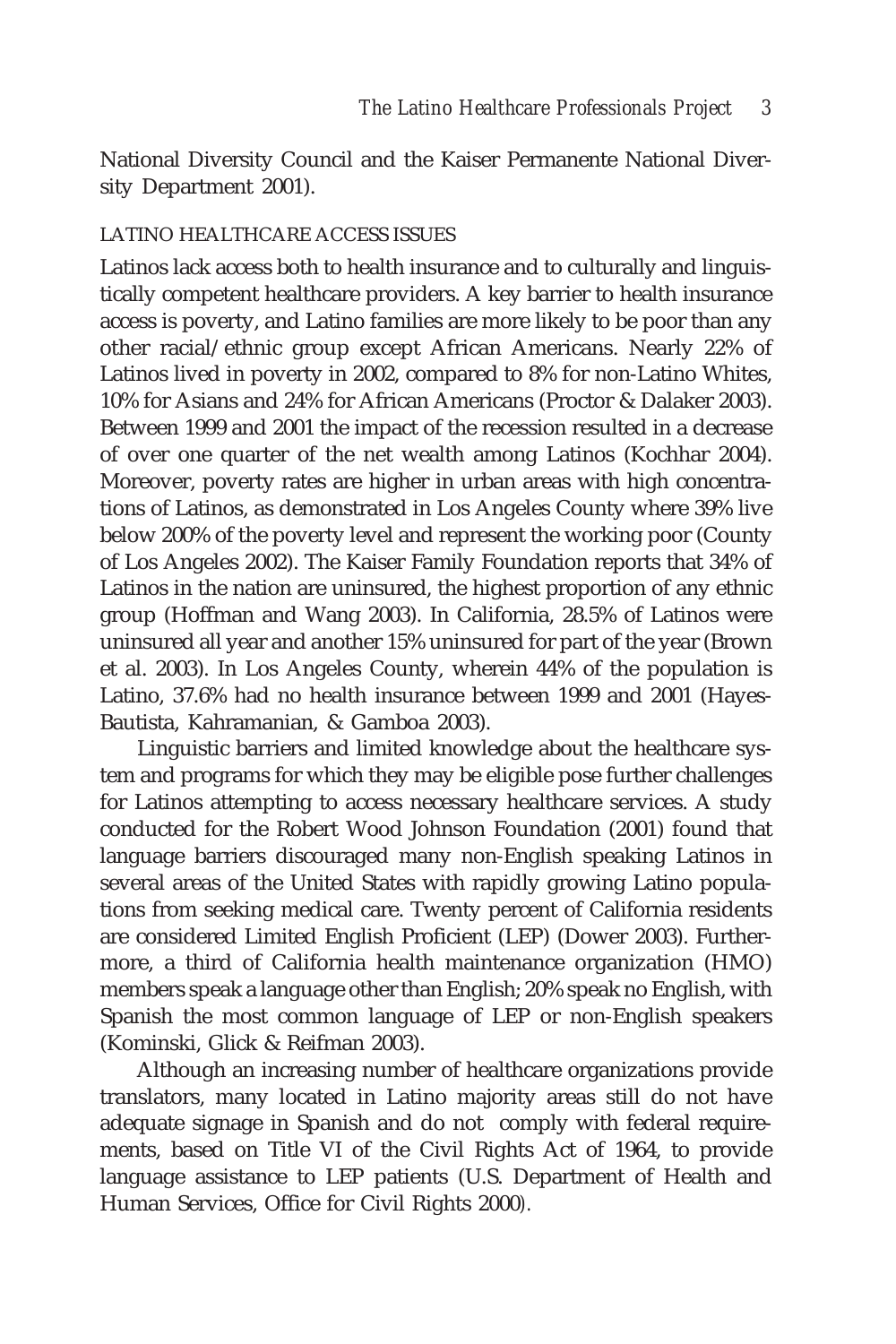#### NEED FOR LATINO HEALTH PROFESSIONALS

The healthcare system faces a severe shortage of Latino healthcare professionals, and there are very few Latino role models in healthcare organizational leadership positions. Latino under-representation in the health professions is greater in California than nationally, as displayed in Table 1 (Grumbach et al. 2003; UCSF n.d.).

|                                                                                   | United States % | California |
|-----------------------------------------------------------------------------------|-----------------|------------|
|                                                                                   |                 | $\%$       |
| Latinos as a Percentage of the General<br>Populations                             |                 |            |
| Latinos over age 18                                                               | 11              | 32         |
| Latinos as a Percentage of Specific<br><b>Healthcare Professional Populations</b> |                 |            |
| <b>Certified Nurse Midwives</b>                                                   | N/A             | 4          |
| Dentists                                                                          | 2.4             | 4          |
| <b>Licensed Practical Nurses</b>                                                  | 4.6             | N/A        |
| Managers, Medicine and Healthcare                                                 | 5.3             | N/A        |
| Organizations                                                                     |                 |            |
| <b>Nurse Practitioners</b>                                                        | N/A             | 6          |
| Pharmacists                                                                       | 3.4             | N/A        |
| Physicians                                                                        | 3.8             | 4          |
| <b>Physician Assistants</b>                                                       | 3.8             | 13         |
| <b>RNs</b>                                                                        | 3               | 4          |

Table 1. Latino Health Professionals Compared to Total U.S. and California Practitioner Populations, 2000

Source: Grumbach et al. 2003. Strategies for Improving the Diversity of the Health Professions, Tables 1.1a and 1.1b.

A lack of adequate representation of Latinos in healthcare professions further increases barriers to high quality, culturally and linguistically relevant care. Research demonstrates improved health outcomes when the provider shares the patient's race, ethnicity, and cultural background (Purnell and Paulanka 1998), and that Latino patient satisfaction increases with a Spanish speaking provider (Baker, Hayes, & Fortier 1998**)**.

Although discussions of the shortage of Latino healthcare professionals have emphasized the lack of physicians and nurses, healthcare administrators are ultimately responsible for the cultural orientation and service delivery operations within healthcare organizations. The lack of multicultural healthcare executives and managers has been a continuing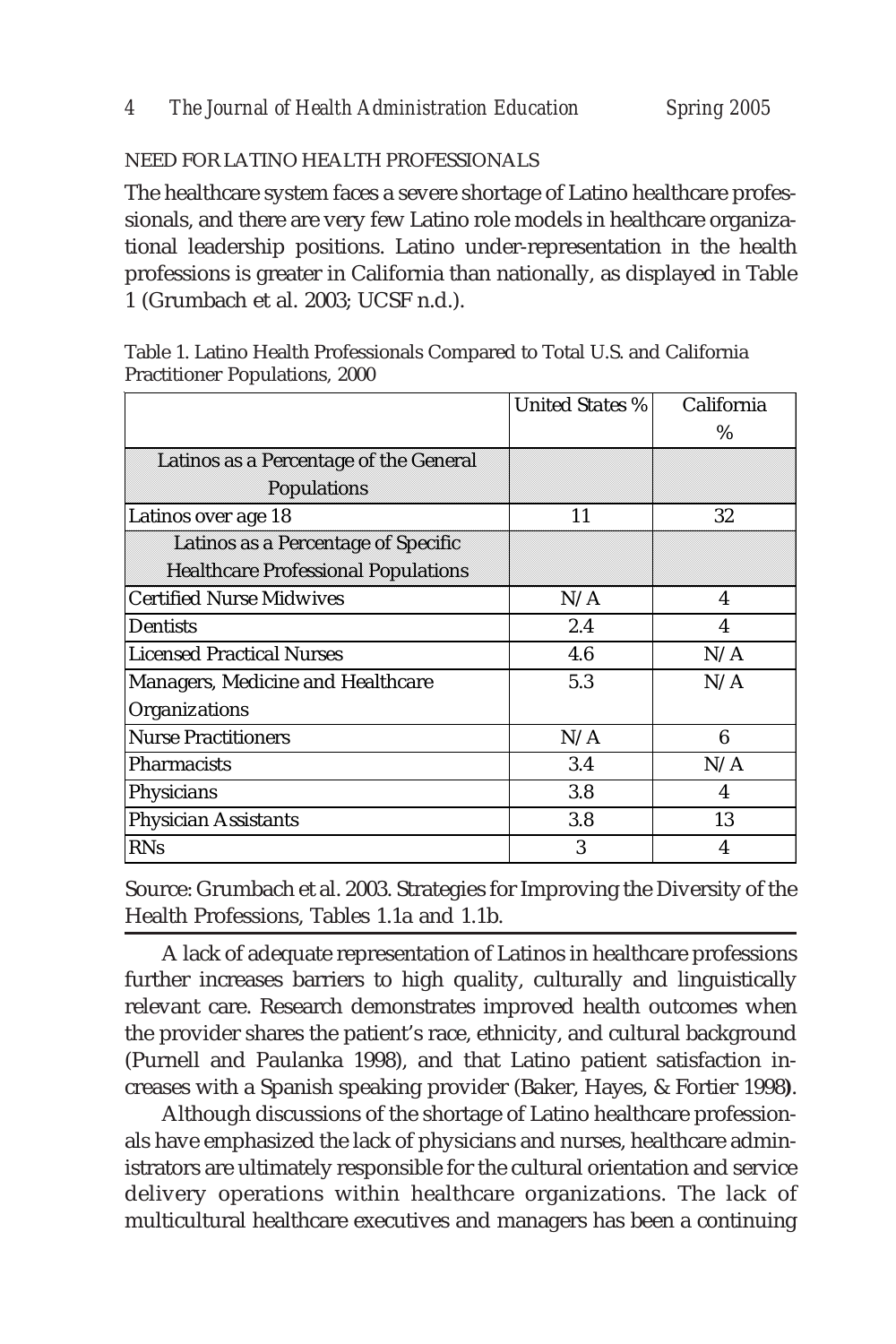concern for healthcare professional associations. The American College of Healthcare Executives (ACHE) established the Institute for Diversity in Health Management in 1994 after that organization and the National Association of Health Services Executives (NAHSE) found that although non-white employees represented 20% percent of hospital staff, they comprised only 1% of executives. A follow-up study in 1997 found little progress in increasing minority executive representation (Institute for Diversity n.d.). However, Agho, Baldwin and Selig (2004) found a strong upward trend in minority student enrollment among AUPHA-affiliated graduate programs in health administration: between 1979 and 1999- 2001, minority graduate student enrollment increased from 12% to 28%.

Unfortunately, an acknowledged limitation of this study is that available data are aggregate for health administration minority students rather than broken down by racial and ethnic subgroups. Furthermore, the data cannot be divided by geographic region to examine amelioration of the racial and ethnic disparities of specific sites that especially need culturally and linguistically representative management, such as the greater Southern California area facing grave under-representation of Latinos.

## FACTORS LIMITING THE SUPPLY OF LATINO HEALTHCARE PROFESSIONALS

Several factors contribute to the shortage of healthcare executives and managers from racial and ethnic minority groups. These include lack of role models to attract new recruits to the field; disproportionately smaller pools of college students from which to recruit; lack of mentors; rising costs of higher education combined with minority students' financial need; and, more recently, a decrease in institutional commitments to affirmative action. Latinos in particular are often responsible for contributing to the economic welfare of their families while attending high school and college.

Latinos' educational achievement trails far behind that of non-Latino whites, with only 10.6% of Latinos holding a bachelor's degree or higher compared to 28.1% of non-Latino whites (Therrien and Ramirez 2004). With the exception of high achieving Latinos in the top-tier U.S. four-year colleges, Latinos who enroll in college are less likely than non-Latino whites to complete their degrees, regardless of the level of preparation during their high school years (Fry 2004). Educationally disadvantaged Latino students often fail to graduate from college because of economic, educational and environmental factors. According to the Pew Hispanic Institute, barriers include delayed enrollment in college, responsibility for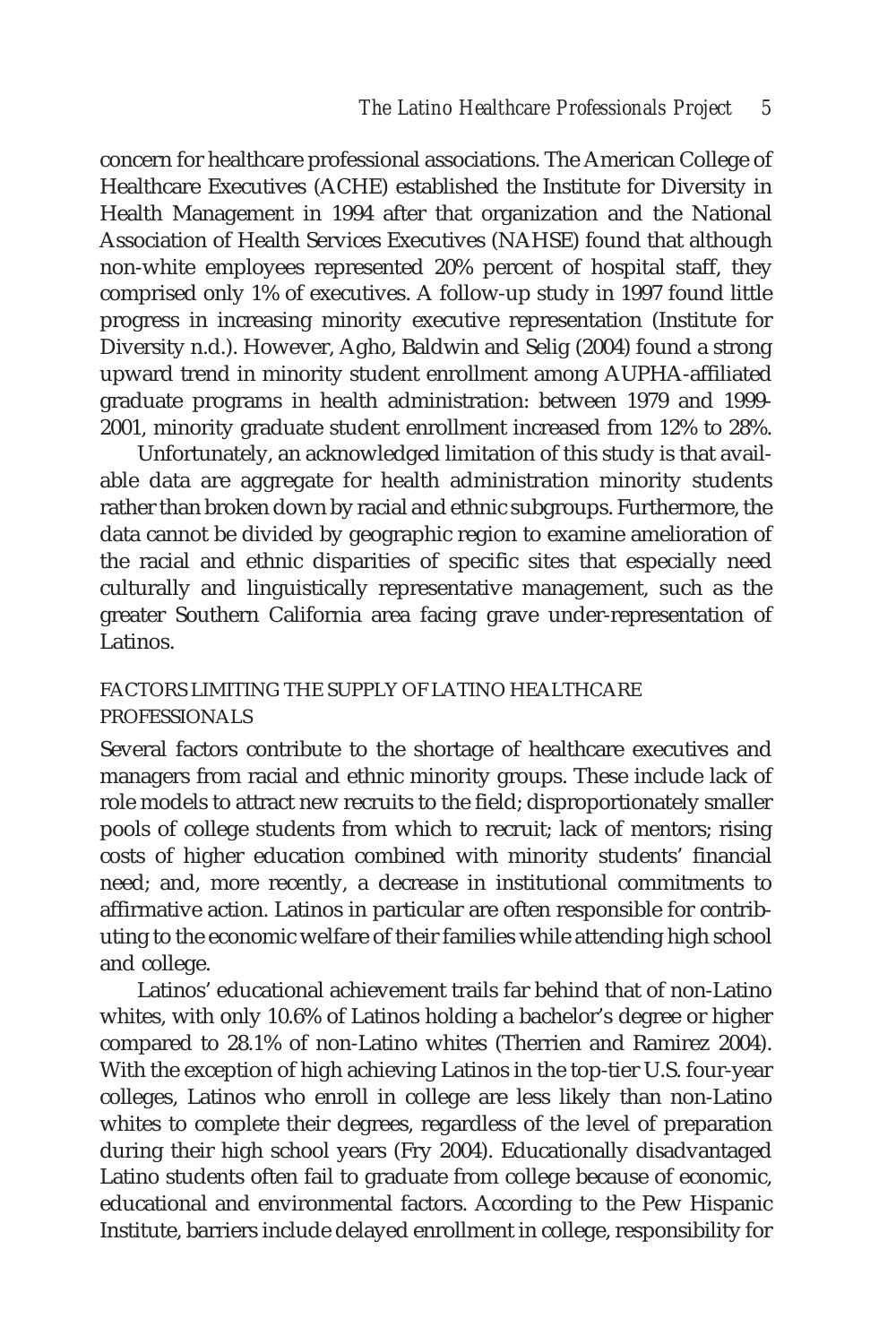financial contribution to the family, residing in their family's home during college attendance, and the overall cost of an education (Fry 2004). Students whose parents have little or no formal education often do not provide the necessary emotional and social support as they do not yet understand the long-term value of a college degree and the required time commitment.

Educationally disadvantaged Latino students often attend high schools located in poor neighborhoods, and tend to score poorly on school, state, and national examinations. These students are more likely to attend less selective colleges with fewer resources for financial support, advising, and mentoring (Fry 2004). Discontinuance of affirmative action admission policies, lack of social support programs, cuts in financial aid, and decreasing educational resources have made it even more difficult for minority college students to graduate.

#### LHPP PROGRAM DESCRIPTION

The Latino Healthcare Professionals Project (LHPP) was developed to educate Latinos to become professional healthcare leaders and to serve as role models for both Latinos seeking healthcare in Southern California and other Latino students. Program objectives include both short and long term indicators for educational and career success, specifically:

- o Completion of the LHPP curriculum
- o Distinguished academic performance while at CSULB
- o Pursuit of a graduate degree
- o Employment as healthcare professionals

#### EDUCATIONAL SETTING

CSULB is the flagship campus of the 23-member California State University system, the largest higher-education system in the country. Established in 1949 and fully accredited by the Western Association of Schools and Colleges (WASC), CSULB had 34,700 students enrolled in fall of 2003 and more than 1,000 full-time faculty. The University offers 70 baccalaureate degrees (194 programs), 61 masters degrees (88 programs), and one joint doctoral degree. CSULB has been granting degrees in Healthcare Administration (HCA) since 1974. The HCA undergraduate program is certified by the Association of University Programs in Health Administration (AUPHA) and the graduate program by the Commission on Accreditation of Healthcare Management Education (CAHME).

The CSULB campus is located on the border of Los Angeles and Orange Counties and is in one of the nation's most ethnically diverse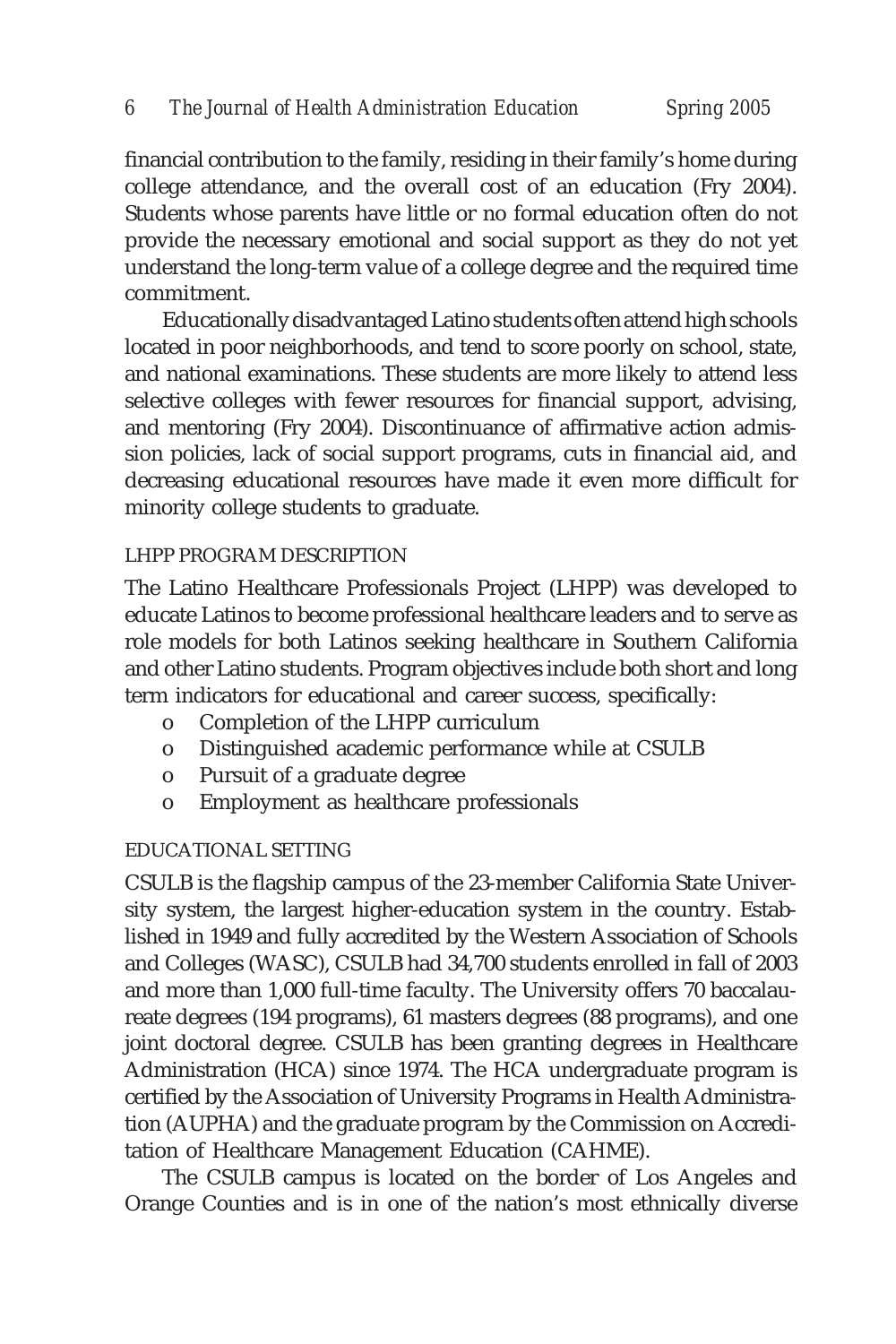regions. The population of Long Beach is composed of 35.8% Latinos, 33.1% non-Latino whites, 14.5% African Americans, 13.1% Asian./Pacific Islanders, 1% Native Americans and 2.9% two or more races/ethnicities or other. Latinos represent 44% of Los Angeles County residents and 31% of those in Orange County (U.S. Census Bureau 2000).

These demographic changes are reflected in the ethnic breakdown of the University's student population. CSULB students come from 50 states and more than 100 nations; 27.4% identified themselves as Latino/Hispanic as of fall 2003, the largest ethnic minority group on campus. CSULB is one of the top ten institutions of higher education in the U.S. granting degrees to Latinos (Hispanic Outlook in Higher Education, 2004), but the Latino graduation rate at CSULB is among the lowest by ethnic group. Over 50% of CSULB freshmen report that their parents do not hold bachelor's degrees. For this reason, the university's student orientation and advising programs are incorporating activities for parents who have not attended college, and are currently initiating Spanish language orientations for Latino parents who are not proficient in English.

#### LHPP FOUNDERS AND FUNDERS

The Sisters of St. Joseph of Orange, an organization with a commitment to both community service and diversity, initiated the Latino Healthcare Professionals Project to ameliorate the lack of qualified Latino healthcare administrators in its Southern California service area. Following the formation of the Sisters of St. Joseph of Orange Health Care Foundation, a Latina sister of Mexican American descent who had studied Latino health at CSULB approached a colleague working as a healthcare administrator in the St. Joseph Health System. Their discussion of ways to use the new stream of foundation funding to rectify the lack of Latino administrators within the St. Joseph system grew into a broader vision of collaboration with the CSULB Healthcare Administration Program. This team of sisters understood both the barriers faced by Latinos who aspired to become health professionals and the business need for leadership in the delivery of culturally and linguistically competent healthcare for Southern California's rapidly changing population. The sisters' continuous contribution to the development of this model program has been integral to its success, and led to contributions from other leading healthcare organizations such as Kaiser Permanente, Healthcare Foundation for Orange County, and Long Beach Memorial Medical Center, institutions that share the founders' concern regarding the lack of Latino representation in the healthcare work force.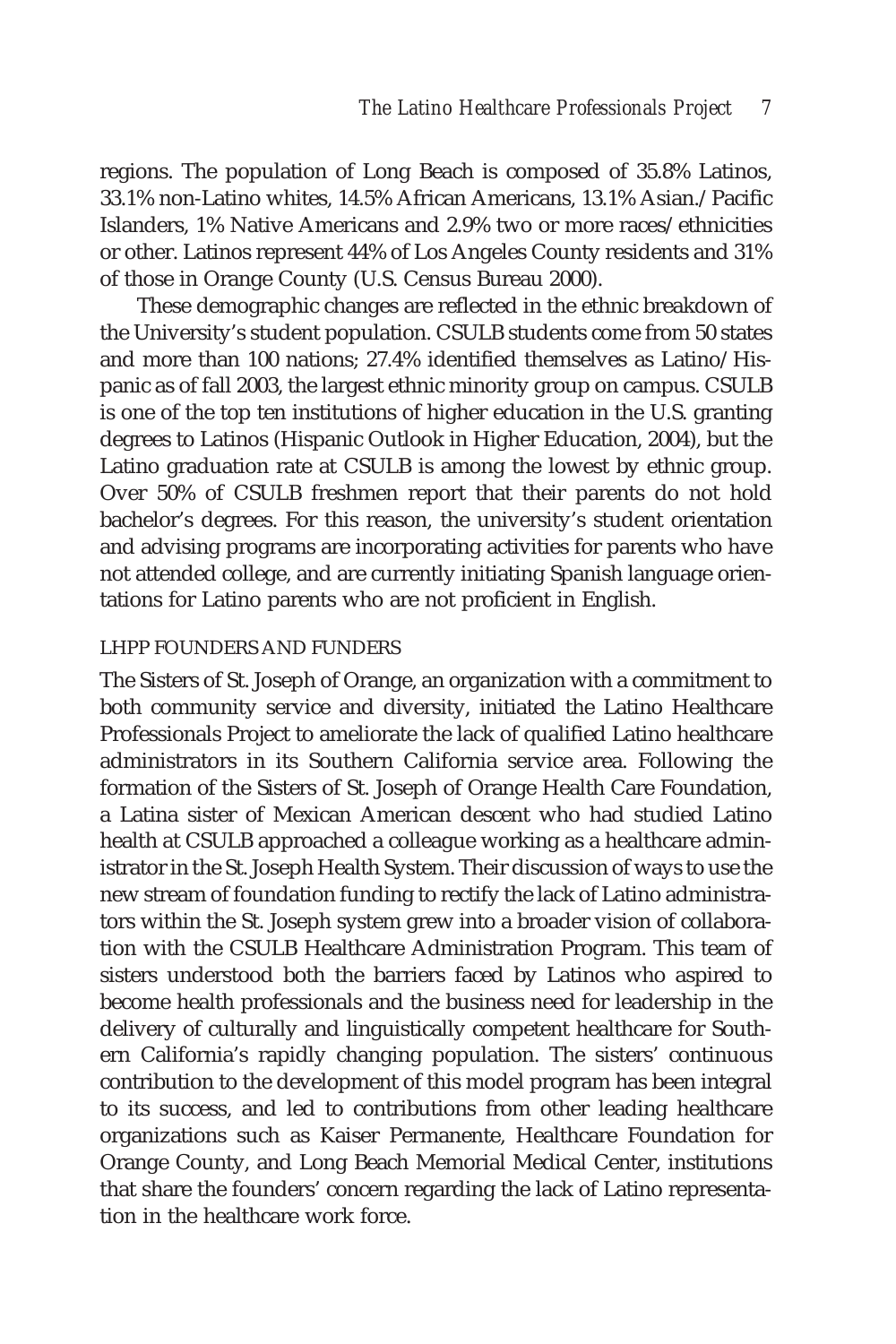## **STRUCTURE**

The Latino Health Professionals Project is based in the Healthcare Administration Program within the College of Health and Human Services at CSULB. The Project Director is a full time faculty member who devotes approximately one quarter of her teaching and advising time to LHPP students. A half time Project Coordinator provides administrative support and also assists in advising and mentoring.

## CURRICULUM

A unique combination of coursework and a paid summer internship experience ensures that LHPP students gain the knowledge needed to compete in today's job market. All students earn a certificate in Healthcare Administration, the equivalent of a minor. Certificate students must complete six upper division HCA courses and pre or co-requisite courses in accounting and economics, in addition to those courses required for their respective majors. The LHPP Certificate curriculum differs slightly from the regular HCA Certificate in Healthcare Administration, as shown in Table 2 below.

| <b>Course Number and Name</b>    | <b>Units</b> | Pre-or           | <b>Traditional</b> | <b>LHPP</b>        |
|----------------------------------|--------------|------------------|--------------------|--------------------|
|                                  |              | Co-Requisite     | <b>Certificate</b> | <b>Certificate</b> |
| <b>HCA 312 Health Personnel</b>  | 3            | None             | Yes                | N <sub>0</sub>     |
| Management                       |              |                  |                    |                    |
| HCA 341 Financial                | 3            | Accounting       | <b>Yes</b>         | <b>Yes</b>         |
| <b>Management of Healthcare</b>  |              |                  |                    |                    |
| Organizations                    |              |                  |                    |                    |
| HCA 353 Marketing for Health     | 3            | <b>Economics</b> | <b>Yes</b>         | <b>Yes</b>         |
| <b>Services Organizations</b>    |              |                  |                    |                    |
| HCA 402 The Healthcare           | 3            | None             | <b>Yes</b>         | $Yes*$             |
| System                           |              |                  |                    |                    |
| <b>HCA 410 Health Management</b> | 3            | None             | <b>Yes</b>         | <b>Yes</b>         |
| and Organizations                |              |                  |                    |                    |
| HCA 470 Latinos/Latinas          | 3            | None             | No                 | $Yes^*$            |
| <b>Access to Healthcare</b>      |              |                  |                    |                    |
| HCA 480 Internship in            |              | <b>HCA 402.</b>  | No                 | $Yes**$            |
| <b>Healthcare Administration</b> |              | 353, 341         |                    |                    |

Table 2. LHPP and Traditional HCA Certificate Curriculum

\* Separate class section for LHPP students; taught by LHPP Director

\*\* Separate class section for LHPP students, taught by LHPP graduate with MPH degree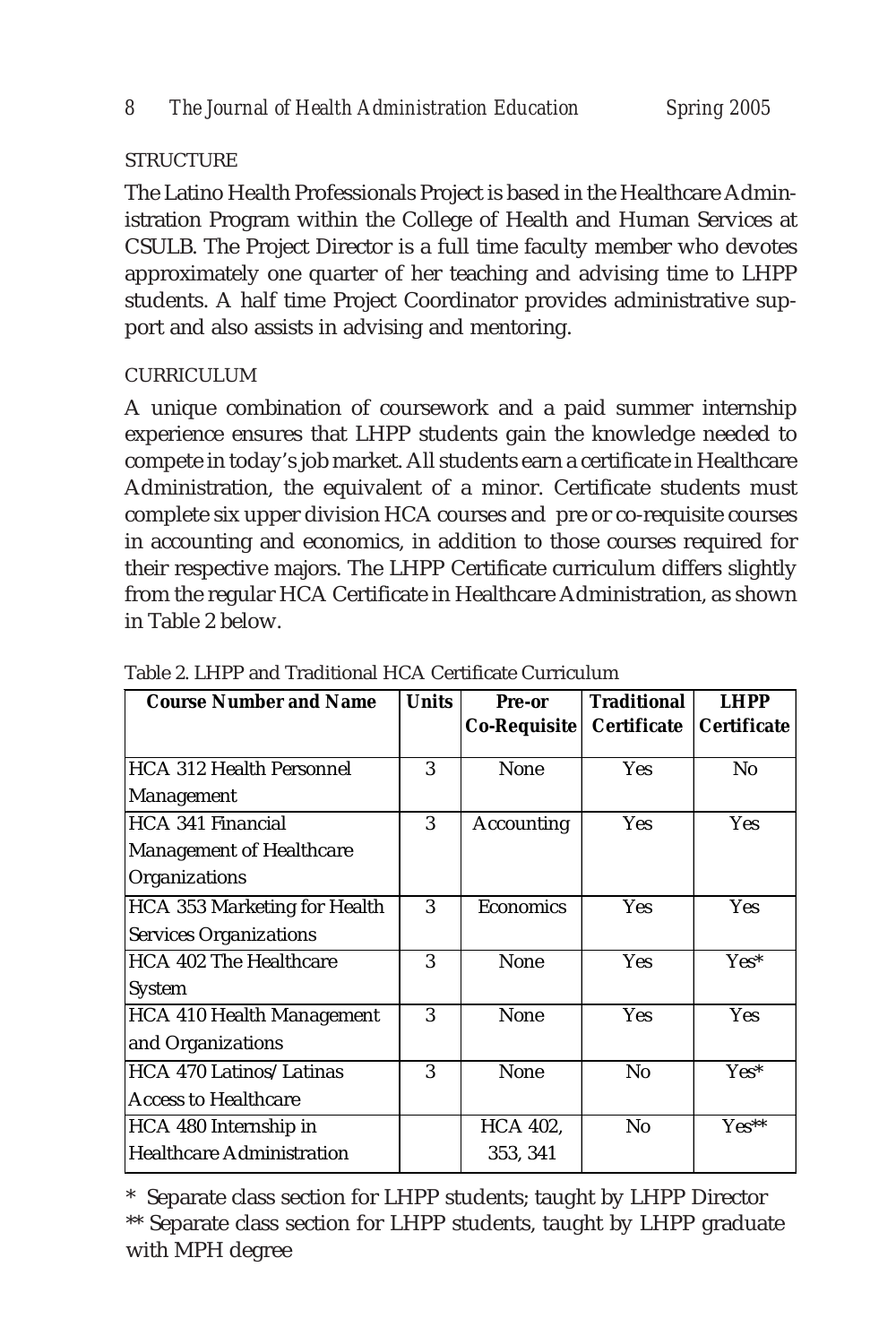These courses were selected to give future patient caregivers, outreach workers, advocates, administrators, and other healthcare professionals a solid grounding in health administration so they can navigate the complex healthcare system and provide optimal and culturally competent patient care. Two of the didactic courses, an introductory overview of the healthcare system and another on issues related to Latino health status and access, are comprised only of LHPP students to promote cohesiveness among the student cohort. These courses are taught in a seminar format in the fall semester of the cohort's first year to provide adequate mentorship and further promote cohesion among the cohort. All HCA course syllabi are available at www.csulb.edu/depts/hca.

In the summer between the first and second year of LHPP coursework, students work with a preceptor at a healthcare facility, shadowing senior managers and clinical leaders/administrators and participating in key patient and program management activities related to their career interests, e.g., medicine, nursing, social work, finance, information systems, and nutrition. LHPP stresses the need for its students to be knowledgeable about the business aspects of healthcare. The student's exposure to healthcare administration in practice, combined with the individual's cultural understanding and linguistic abilities, results in an internship that is mutually beneficial for the student and the host organization. Many of the LHPP students subsequently obtain temporary or permanent employment in the organizations where they serve their internships. In 2004, the instructor for the summer internship course was a distinguished graduate of the second LHPP cohort who subsequently obtained a master's in public health degree from UCLA in health services and works as a manager in the Latino health insurance product division of a leading health maintenance organization (HMO).

#### ELIGIBILITY

The LHPP program is open to current CSULB students and to transfer students from other California universities and colleges majoring in any field who plan a career in healthcare. They must be enrolled full-time (12 semester units) as juniors at CSULB, bilingual in Spanish and bicultural Latinos, and their parents or legal guardians may not hold a baccalaureate degree from a U.S. institution. Participants are selected based on history of community service, grade point average, experience in healthcare, perceived integration of the LHPP curriculum in their future career plans, Spanish language ability, and first-generation educational status. A bilingual panel interviews each student for approximately 20 minutes. Each year, between 19 and 25 students are chosen to participate (with 15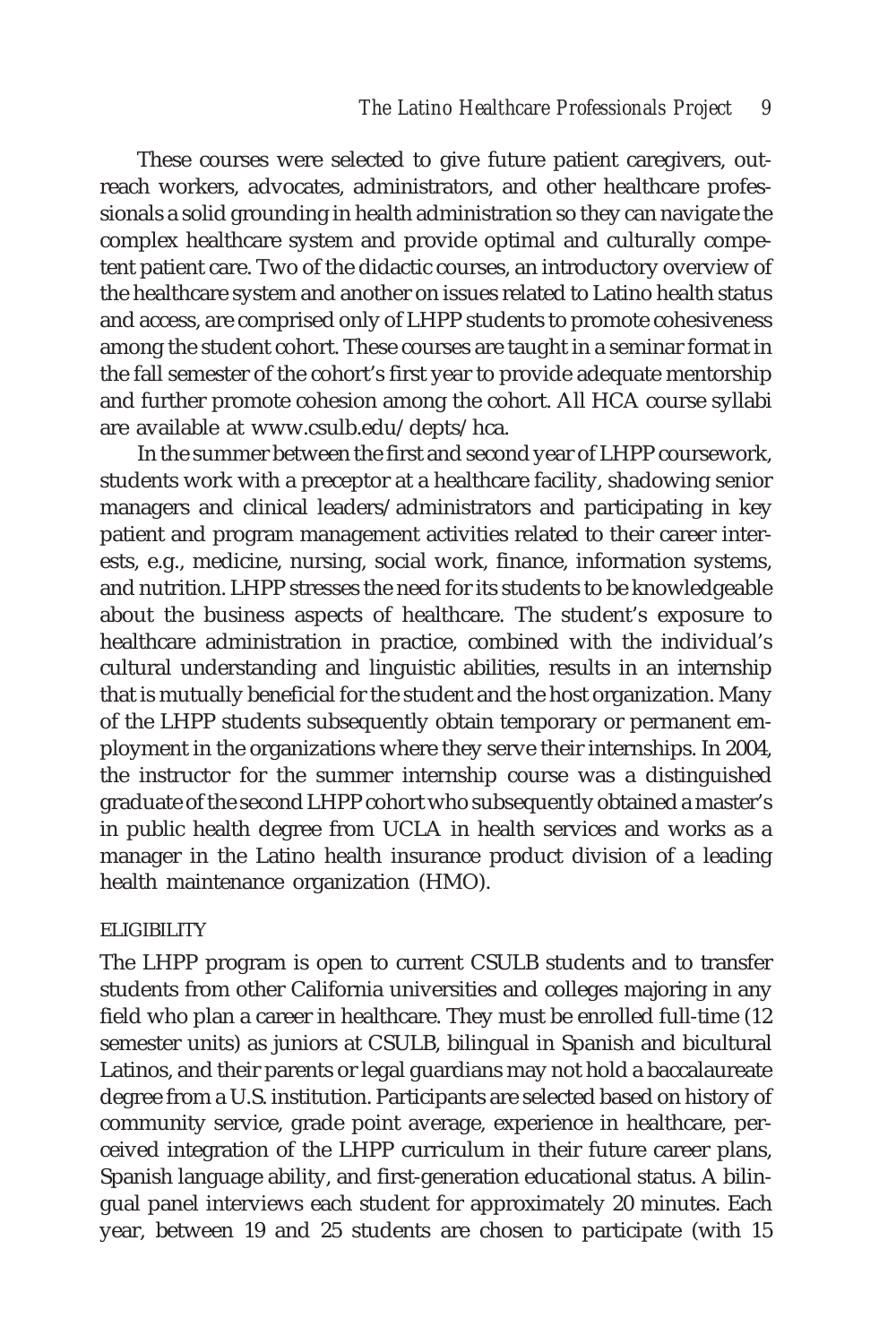scholarship recipients and the rest alternates) from a pool of approximately 60 qualified applicants. Alternates are treated identically to the scholarship students with the exception of the tuition stipend. Approximately 60% of the alternates receive some tuition support as some scholarship students graduate early and attrition occurs.

Although the vast majority of Southern California's Latino population identifies as Chicano, Mexican, or Mexican American, LHPP attempts to recruit Latinos from U.S. Latino population and participants to date represent 11 different countries of origin. While the proportion varies by cohort year, reported origin is as follows: 77.6% Mexican, 12.2% Central American, 7.1% South American, and 1.9% Caribbean. Two students (1.2%) report mixed Latino origin.

#### FEATURES AND BENEFITS

The program model to guarantee academic success and reduce the risk of attrition incorporates economic, cultural, and social support. All incoming students sign written documents confirming their knowledge of, and commitment to, the expectations of LHPP.

*Financial Support***.** The scholarship students receive tuition stipends for two years at CSULB. All participants receive a stipend for their internships in local healthcare facilities and reimbursement for books for the six HCA certificate courses.

*Family Involvement***.** Based on data from applications and tracking forms, over 90% of these parents work in low wage jobs such as agriculture, domestic help, and service positions and none have attended college in the U.S. LHPP makes a concerted effort to reach out to students' parents through such means as an annual newsletter with articles in English and Spanish and invitations to all LHPP social activities and celebrations. The many formal and frequently informal contacts with families (often initiated by the LHPP Project Director and Coordinator) have been essential to LHPP students' success.

*Mentoring.* Once selected, LHPP students are involved in a number of activities to optimize academic retention and assure success by creating a community within the University, which continues well after graduation.

o The LHPP Annual Retreat and Orientation is a four-day required summer retreat held on campus for new and returning LHPP students to meet and network. It provides an orientation to Healthcare Administration, academic guidance and mentoring, and promotes the formation of personal and professional relationships among LHPP students, faculty, and graduates. Incom-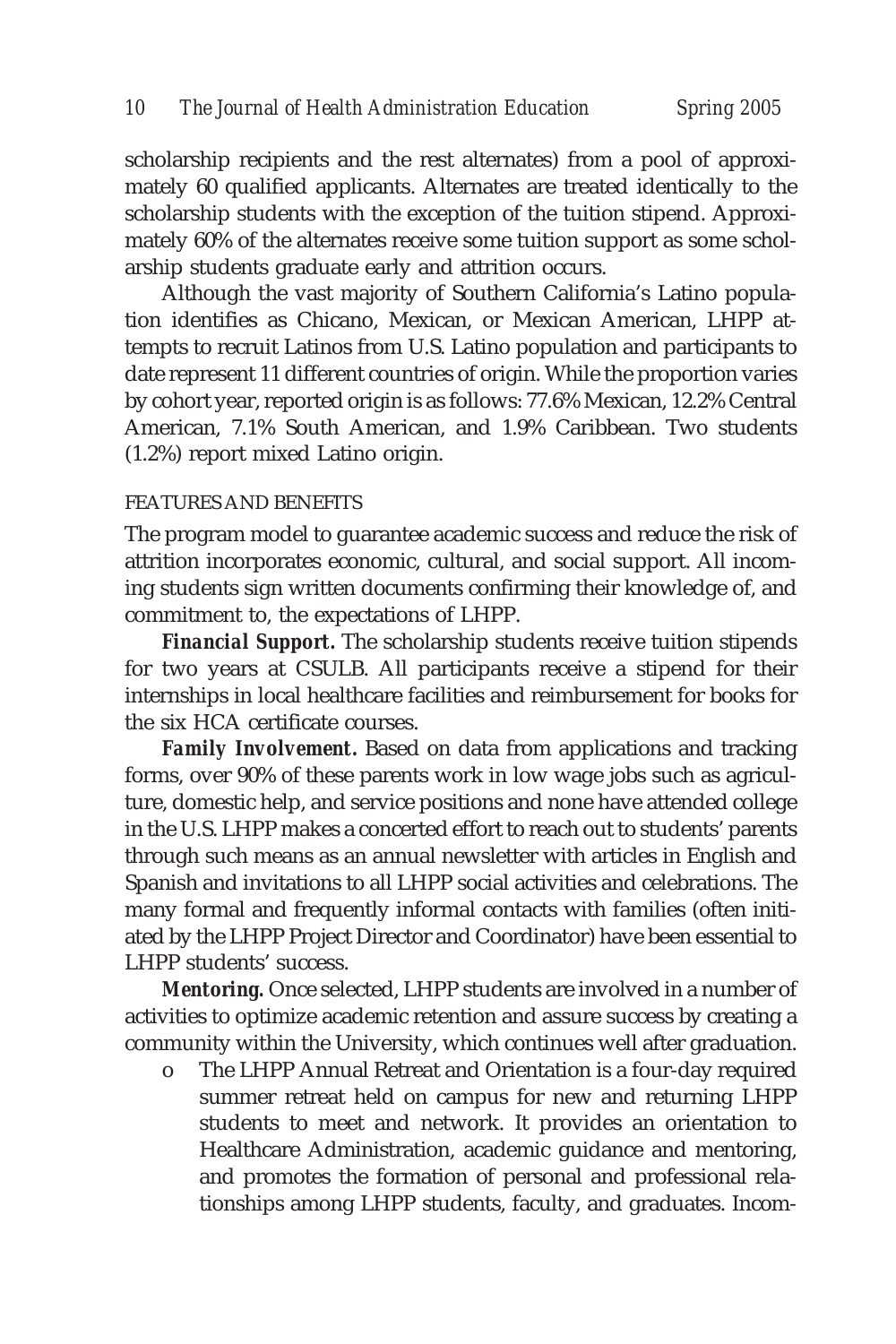ing LHPP students are assigned to mentor-mentee groups, which include junior-level incoming students, senior LHPP participants, and LHPP graduates. Students are oriented to academic support programs such as the Writing Proficiency Lab and the Learning Assistance Center and Latino faculty and administrators attend the retreat and provide guidance relevant to student success.

- o Student-Faculty-Graduate Mentorship: Students meet frequently throughout the two-year program with LHPP faculty and staff mentors for the support needed to ensure retention and success. Participants submit mid-semester progress reports from all their instructors and meet at least once each semester with the Project Coordinator or Director. Students in their second year and LHPP graduates are assigned as mentors to new students in the program, sharing their experiences and providing new students with the peer support and encouragement for academic, professional, and personal success. Throughout the two-year program, LHPP participants have opportunities to engage in career development presentations and networking with LHPP graduates and health professionals throughout California.
- o Cohort courses. Three of the required HCA courses are offered to LHPP students as separate sections. This enables LHPP participants to bond with each other as a cohort and facilitates a freer exchange of information. LHPP will graduate its eighth cohort in May 2004.

# PROGRAM OUTCOMES

As of academic year 2003-04, 168 students are currently enrolled or have participated in the program, with demonstrated success in student performance, retention, participation in the healthcare professional work force, and continuing educational achievements.

## EVALUATION AND TRACKING

Students evaluate the project three times throughout their two-year participation in LHPP and are followed for five years after completing their baccalaureate degrees. Students submit LHPP evaluation forms at the end of their first semester, during the summer of their internship following the completion of their first year of course work, and at the end of the project prior to graduation. Students are asked to evaluate the course work, their professors, the coordinator, their internship experience, and their overall satisfaction with the project.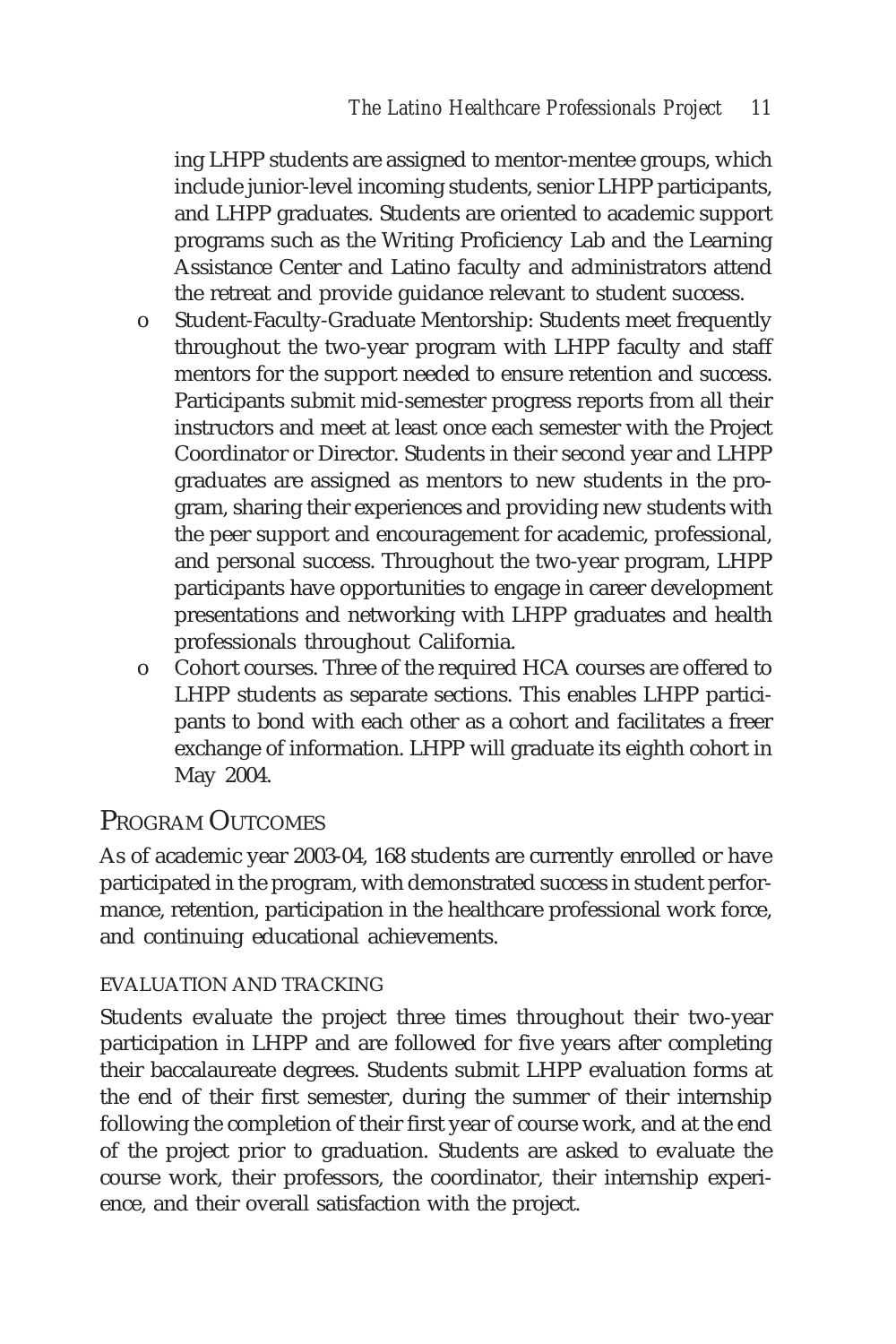LHPP graduates are asked to complete an annual tracking form with data on salaries, hours worked weekly, job positions, graduation status, graduate student status, and ongoing community service. Students regularly receive LHPP e-mails and are asked to provide current contact information to facilitate a smooth and constant flow of communication. Many LHPP graduates now working as healthcare professionals share job announcements with the growing LHPP alumni network.

## **RESULTS**

As required by funders, LHPP regularly reports its detailed performance outcomes. Program objectives for LHPP encompass current student performance and retention as well as post-graduate education and employment. Accomplishments to date are summarized in Table 3.

| <b>Objective</b>                       | Achievement                            |
|----------------------------------------|----------------------------------------|
| Retain 90% of admitted students in     | 92.9% retention rate                   |
| LHPP                                   |                                        |
|                                        |                                        |
| 50% of LHPP students qualify for       | 64.7% qualified for Dean's or          |
| Dean's or President's Lists while LHPP | President's List at least one semester |
| participants                           | during their participation             |
|                                        |                                        |
| 50% of LHPP alumni attend graduate     | 67% attend graduate school within 5    |
| school within 5 years after CSULB      | years                                  |
| graduation                             |                                        |
|                                        |                                        |
| 75% of graduates not enrolled in       | 76% of graduates work full-time in     |
| graduate school working full time in   | healthcare                             |
| the health field                       |                                        |
|                                        |                                        |

Table 3. LHPP Objectives and Achievements, 1995 - 2004

Figure 1 shows trends in academic achievement for LHPP participants by class cohort, indicating that all students in all cohorts substantially improved their GPAs by participating in the program. It should be noted that improvement in GPA is difficult to achieve with students who have already completed half of their degree credits as their GPAs are already well established. The goal of LHPP is to push students beyond a GPA of 3.0 and improve their final 60 units so as to increase the likelihood of their acceptance in graduate programs. In an effort to assess the overall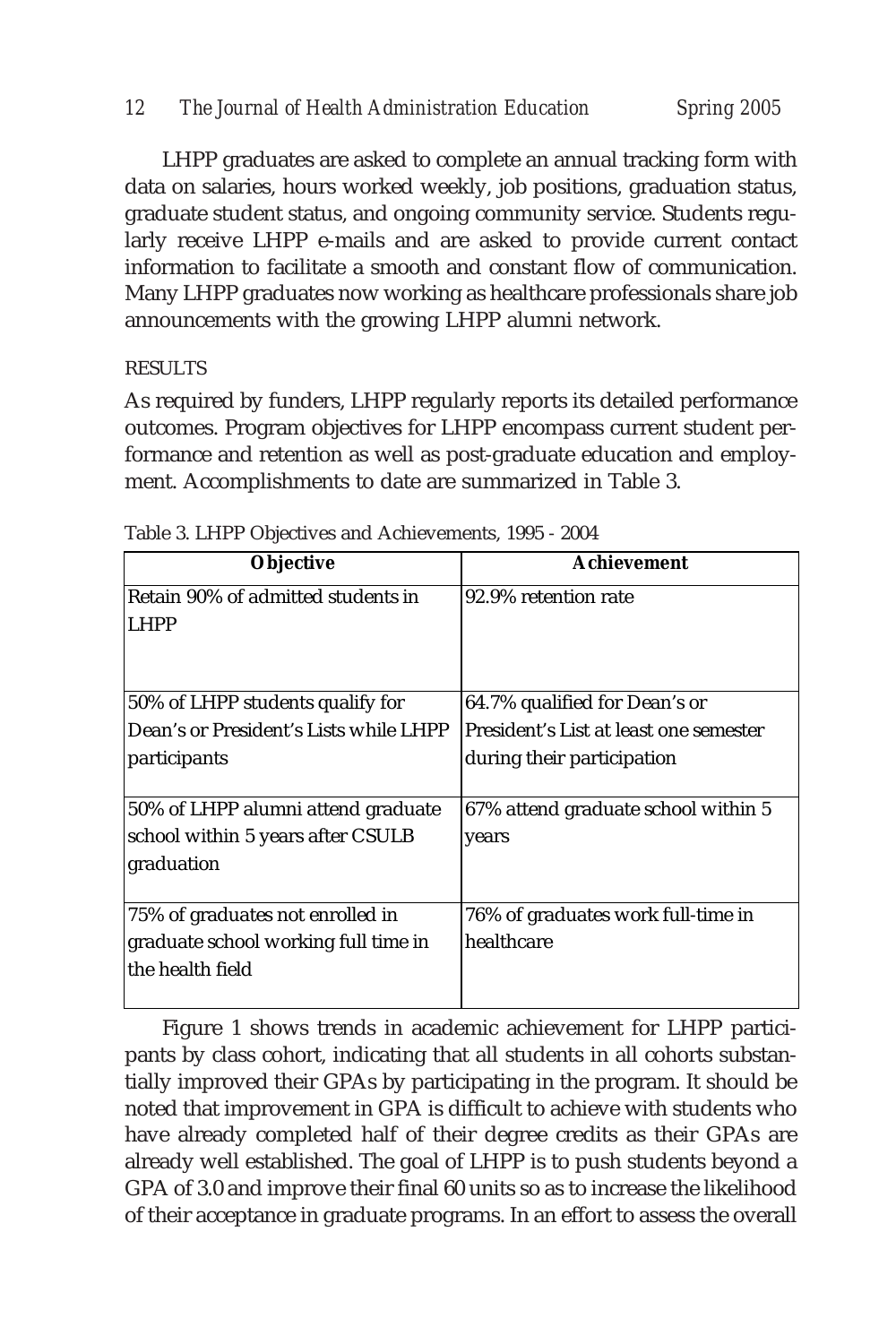impact of LHPP participation on GPA, students' incoming GPAs were compared with their GPAs at the time of graduation. A paired samples Ttest found that the mean increase in GPA was .1224, which marked a statistically significant improvement at  $p \lt 0.001$  (t= -7.601, df=92). Figure 1 demonstrates the changes in student GPA from their commencement in the program through graduation for the 93 graduates through Summer Semester of 2004.



Figure 1. Changes in GPA throughout LHPP Participation

To determine the effects of the students' LHPP experience on graduate school attendance and completion within five years of CSULB graduation, those who had graduated on or before December 2000 were evaluated. Of the 52 graduates on or prior to December 2000, 17 (32.6%) had completed graduate degrees and another 18 (34.62%) are currently attending graduate school. Three students had completed master's degrees and are pursuing work at the doctoral level in public health (2) and health care economics (1). An additional two LHPP graduates are pursuing medical degrees at UCLA and Stanford University. To date, the remaining LHPP graduates have completed 8 master's degrees in public health, 2 in business administration, 2 in psychology, 2 in physician assistantship, and 1 each in nutrition, nursing, public administration, education, counseling, and social work.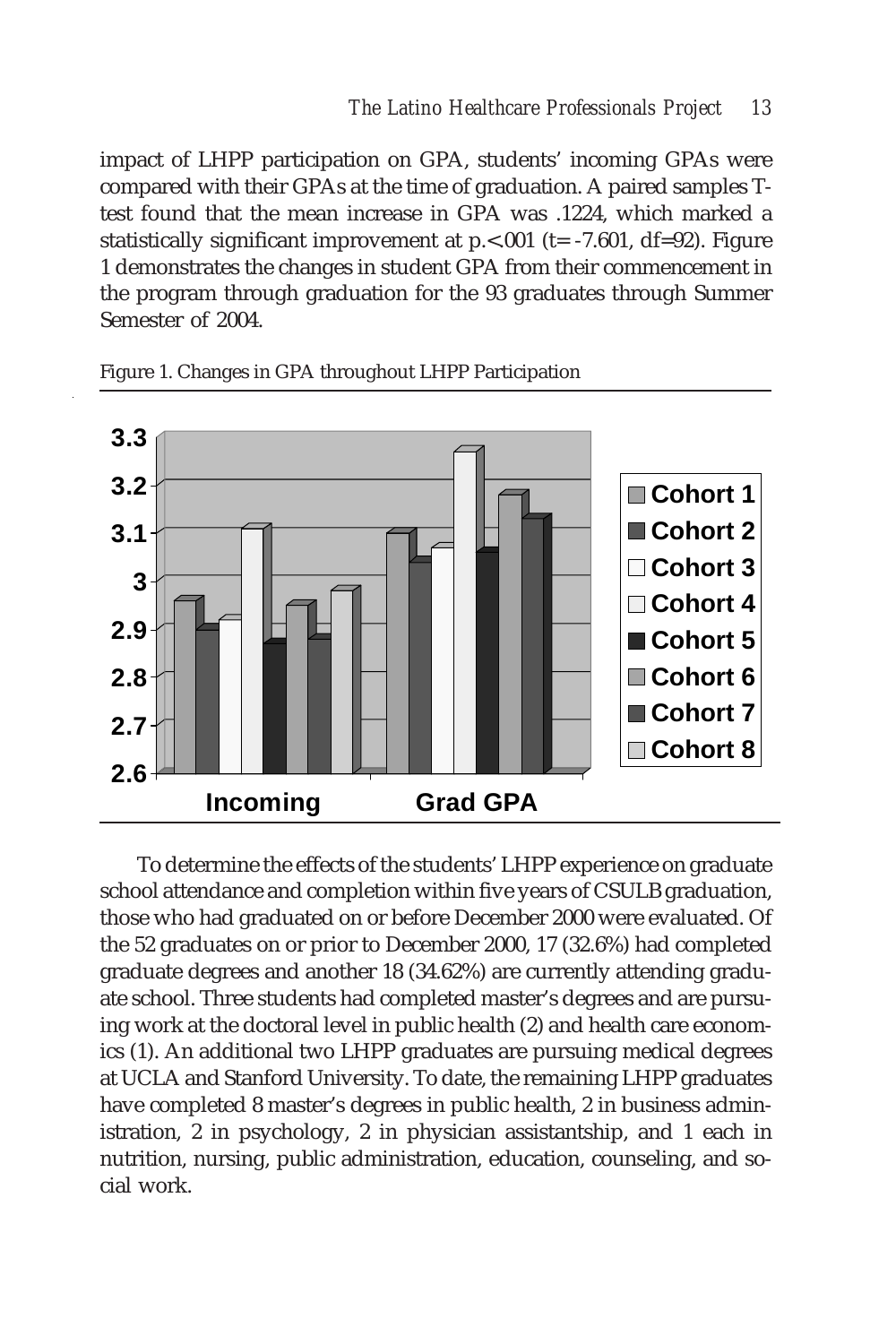## **DISCUSSION**

The Latino Healthcare Professionals Project has successfully achieved its established objectives because it is a comprehensive program that addresses the educational, social, and cultural needs of educationally disadvantaged Latino undergraduate students. LHPP furnishes undergraduate Latino students with the academic, personal, and professional training required for positions of leadership in healthcare with an emphasis in healthcare administration. A dedicated Program Director and Project Coordinator provide academic instruction and guidance to students and promote family understanding and acceptance of their children's college educational experiences. Extensive interaction with LHPP alumni and Latino health practitioners and administrators offers LHPP students contact with successful role models and a myriad of professional networking opportunities.

In addition to their major degrees, LHPP graduates earn a certificate in Healthcare Administration that prepares them to deliver culturally and linguistically relevant services to the communities they serve based on a strong understanding of the healthcare system. Building on the extraordinary convergence of community need and student demographics, this project creates an opportunity to transform the cultural heritage of undergraduate Latino students into central assets in the healthcare arena.

Latinos lack access to health services due to institutional, personal resource, knowledge, cultural, and emotional barriers. LHPP graduates understand the cultural and personal resource barriers experienced by Latinos because they have had to overcome the same challenges when attempting to access care. Many LHPP students report during the application interview an attraction to the program based on the personal hardships they and their families have experienced when attempting to access quality healthcare. By studying the most current research related to Latino health, LHPP students also become aware of relevant ways to design healthcare programs that meet the needs of diverse Latino groups. Because the curriculum incorporates a public health perspective, they learn the importance of cultural and linguistic competence as well as literacy-level specific clinical care and education. They also learn to appreciate Latino subpopulation diversity through exposure to other Latino groups and to better understand the health issues facing these populations. LHPP participants gain exposure to many programs that work and the skills to replicate successful models.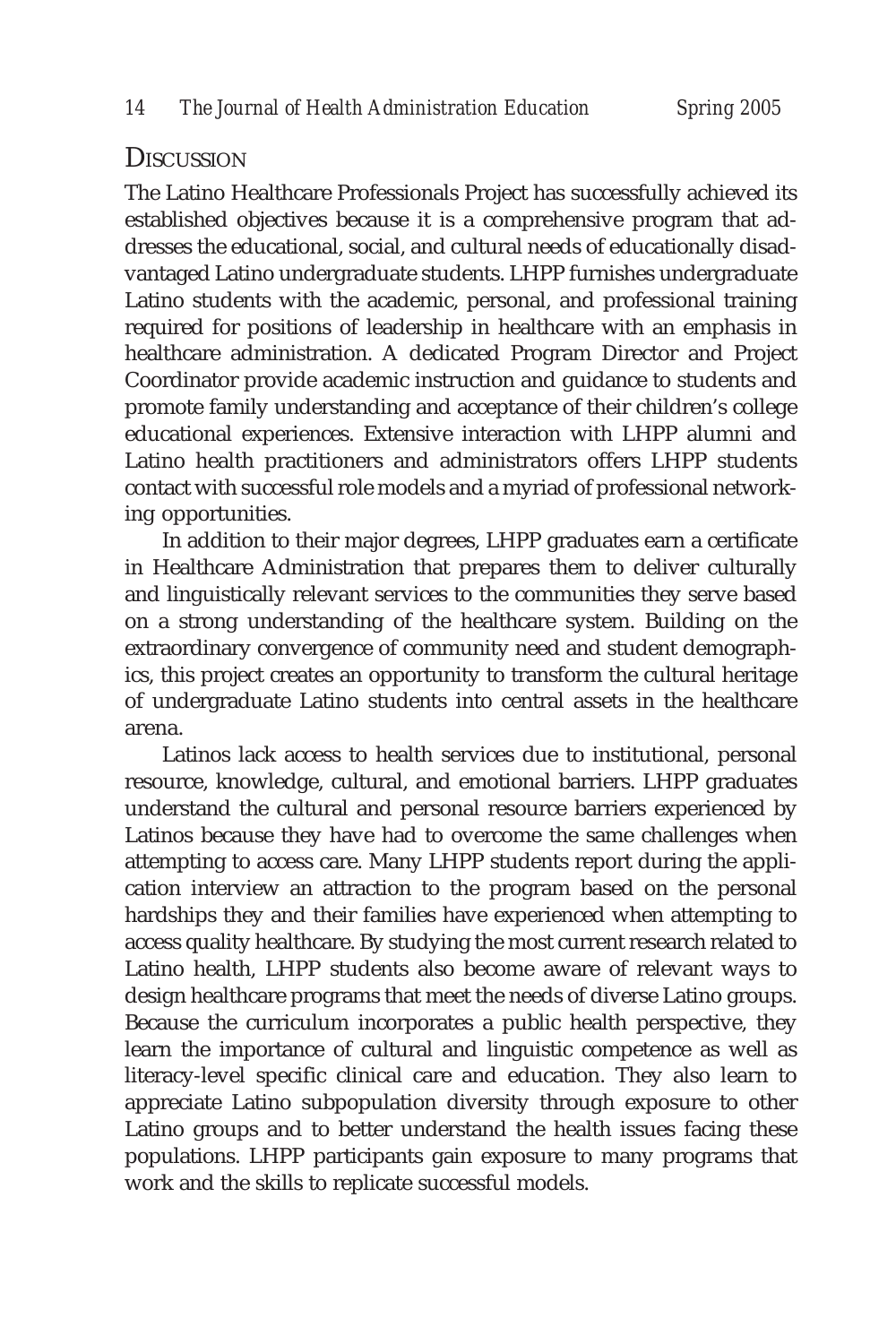In spite of meeting and exceeding established program objectives, LHPP faces sustainability challenges due to rising tuition combined with reduced public support for minority education and philanthropic funding for education. As education costs continue to rise, educationally disadvantaged Latino students will have more barriers to careers in the healthcare professions, and the gap between community needs and the healthcare system delivery service capacity will continue to grow. Maintaining the program will continue to depend on the insight of major local healthcare institutions and their commitment to enhance care for the Latino population by investing in the future generation of Latino healthcare professionals. It must be noted that a great deal of the success of LHPP results from the rejection of the "one size fits all" model to increase underserved minority populations. The healthcare status and access issues facing diverse minority groups must be treated distinctly with culturally relevant models designed for each group of participants. LHPP is highly Latino-sensitive, based on a Pan-Latino approach that acknowledges differences among the various Latino subpopulations, while working toward cohesion, understanding and academic success.

# **CONCLUSION**

Access issues of the growing Latino population should be systematically addressed by preparing Latinos to serve in patient care and administrative positions within the healthcare system. When Latinos are in decisionmaking positions, they can influence agency policies and procedures to increase the number of bilingual/bicultural staff and make services more relevant and accessible to the Latino population. By recruiting and training first-generation educated, bilingual and bicultural Latino students in healthcare administration, LHPP prepares graduates to assume leadership positions in a variety of health and social service organizations, thus improving the overall effectiveness of current healthcare systems.

To further promote diversity in health administration, it would be most helpful if there were more specific data available from professional and educational organizations on minority enrollment in health administration educational programs by ethnic group.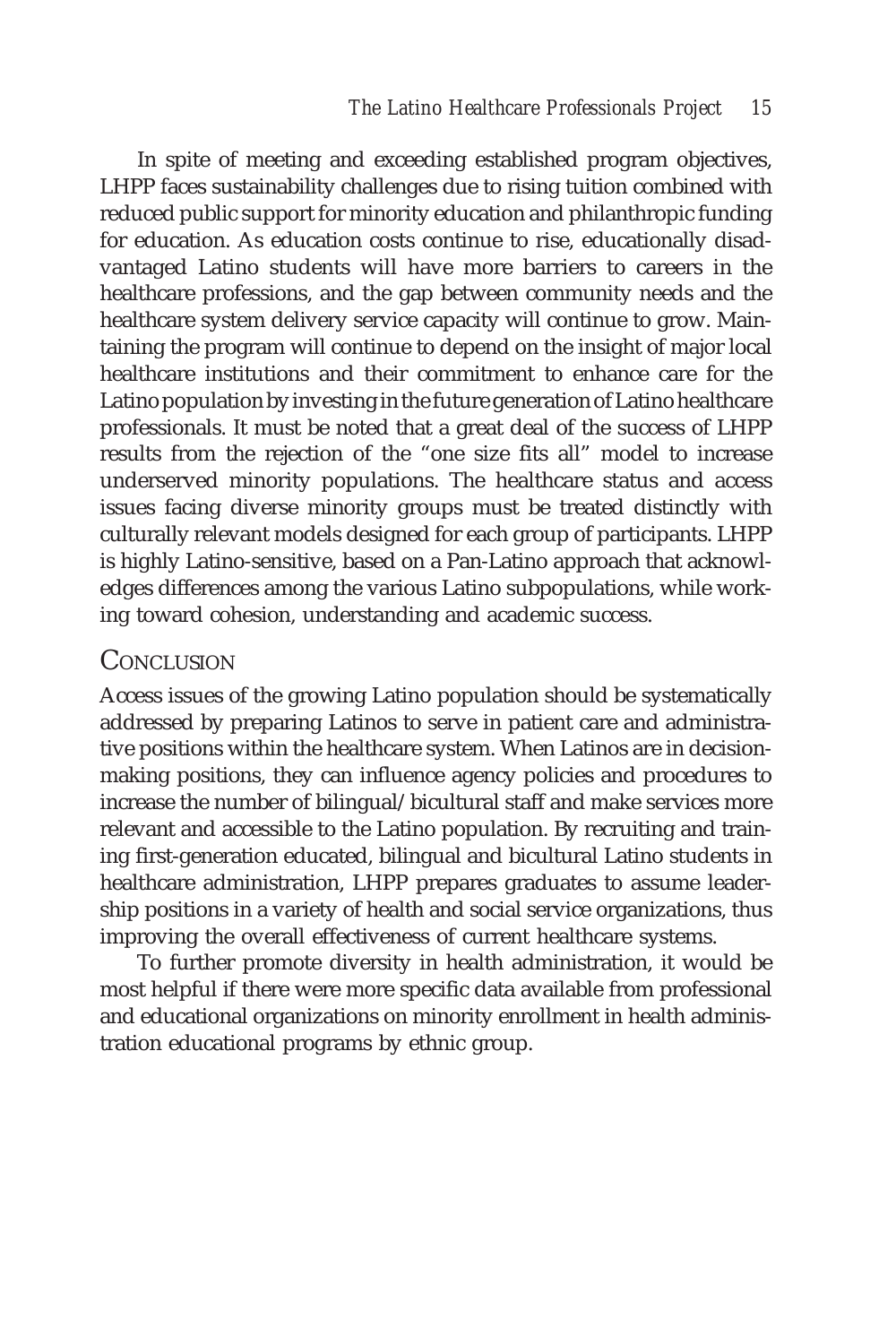#### ACKNOWLEDGEMENT

The authors express deep and continuing appreciation to Sisters Jayne Helmlinger and Della Gonzalez, Drs. Adela de la Torre and Harold Hunter, and Mr. Pete Pellerito for their vision and continued support and to: Belen Sanchez, former LHPP Project Coordinator, and Blanca Vasquez, current LHPP Coordinator, for their assistance compiling data for this article; Connie Evashwick, Sc.D, Professor, CSULB Healthcare Administration Program, and Dr. Victor Rodriguez, Professor and Chair of the CSULB Chicano & Latino Studies Department, for their insightful peer review comments; and to Dr. Javier Lopez-Zetina of the CSULB Health Sciences Department for his thoughtful review of the manuscript and assistance with the statistical analysis.

## **REFERENCES**

- Agho, A.O., Baldwin. A. and Selig, S. 2004. Trend Analysis of Minority Student Enrollment in Graduate Health Administration Programs: Implications for the Field. *Journal of Health Administration Education,* 21:1:91-101.
- Baker, D.W., Hayes, R. and Fortier, J.P. 1998. Interpreter use and satisfaction with interpersonal aspects of care for Spanish speaking patients. *Medical Care*, 36:10:1461-1470.
- Brown, R.E., Ponce, N., Rice, T. and Lavarreda, S.A. 2003. *The State of Health Insurance in California: Long-Term and Intermittent Lack of Health Insurance Coverage.* Los Angeles, CA: UCLA Center for Health Policy Research. Available at: http://www.healthpolicy.ucla.edu/pubs/files/ SHIC\_report\_11142003.pdf. (Accessed 7/6/2004).
- County of Los Angeles 2002 (August). HIV/AIDS Comprehensive Care Plan. Partnership for Community Health, Inc.
- Dower C. 2003. *Healthcare Interpreters in California.* San Francisco, CA: UCSF Center for the Health Professions. Available at: www.futurehealth.ucsf.edu. (Accessed 7/5/2004).
- Fix, M.E. and Passel, J.S. 2001. *U.S. Immigration at the Beginning of the 21st Century.* Washington, DC: The Urban Institute. Available at: www.urban.org. (Accessed 07/06/2004).
- Fry, R. 2004. *Latino Youth Finishing College: The Role of Selective Pathways.* Washington, DC: Pew Hispanic Center. Available at: www.pewhispanic.org. (Accessed 7/03/2004).
- Grumbach, K. et al. 2003. *Strategies for Improving the Diversity of the Health Professions.* Woodland Hills, CA: The California Endowment. Available at: www.calendow.org. (Accessed 7/6/ 2004).
- Hayes-Bautista, D.E., Kahramanian, M.I. and Gamboa, Cristina. 2003. *The Latino Scorecard 2003: Grading the American Dream. Health.* The United Way of Los Angeles.
- Hispanic Outlook in Higher Education. 2004. Colleges awarding the most bachelors degrees to Hispanics, 2002. Available at: www.hispanicoutlook/top100.html. (Accessed 7/9/2004).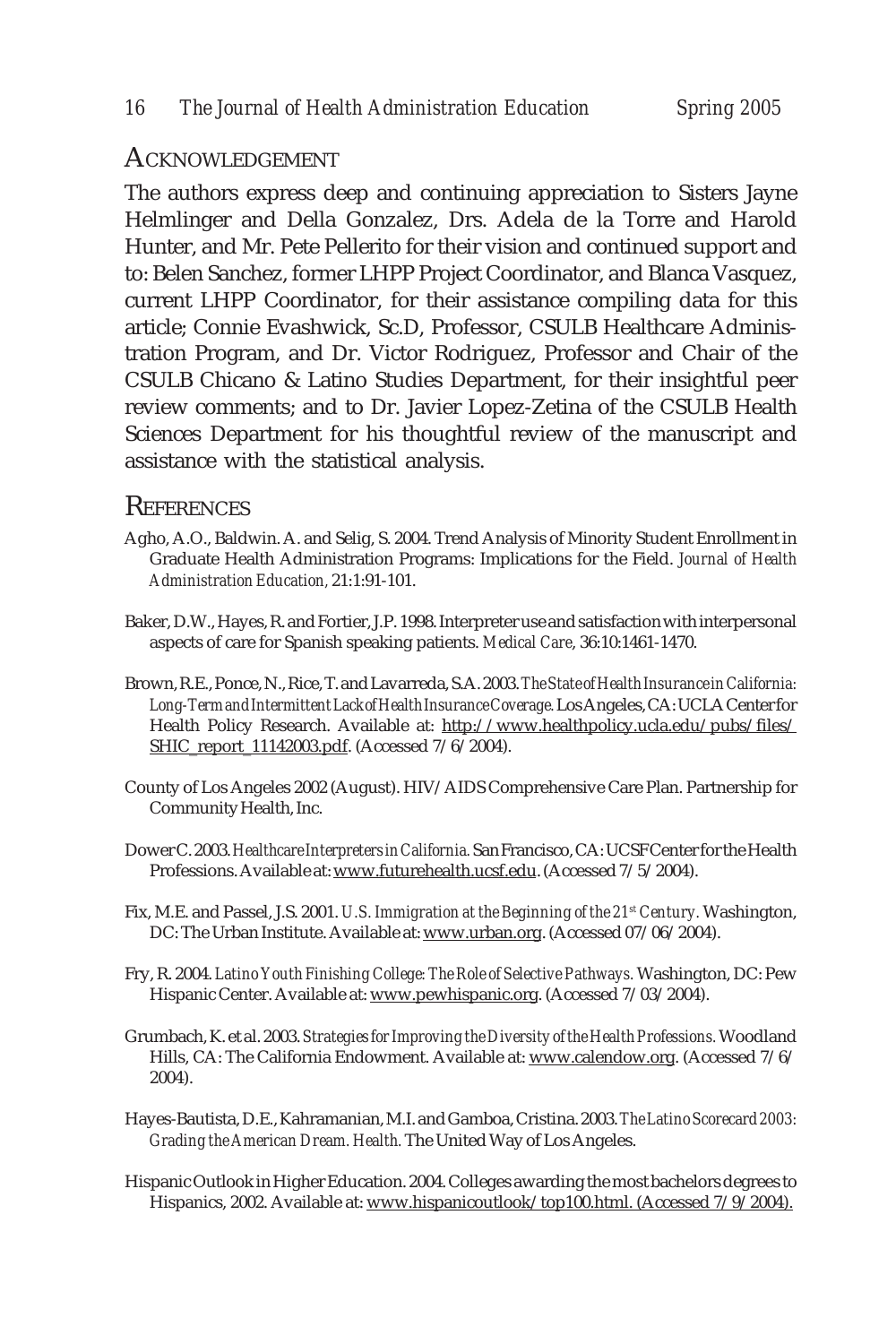- Hoffman, C. and Wang, M. 2003. *Health Insurance Coverage in America: 2002 Update.* Washington, DC: Kaiser Commission on Medicaid and the Uninsured. Available at: www.kff.org. (Accessed 6/8/2004).
- Institute for Diversity in Health Management n.d. *About the Institute.* Available at: www.diversityconnection.org. (Accessed 7/5/2004).
- Kaiser Permanente National Diversity Council and the Kaiser Permanente National Diversity Department 2001. *A Provider's Handbook on Culturally Competent Care - Latino Population*. 2nd edition.
- Kochhar, R. 2004. *The Wealth of Hispanic Households: 1996 to 2002*. Washington, DC: The Pew Hispanic Center.
- Kominski, G.F., Glick, D. and Reifman, C. 2003. *California's HMO Enrollees: Diversity in Language and Education Poses Challenges for Health Plans.* Los Angeles, CA: UCLA Center for Health Policy Research. Available at: http://www.opa.ca.gov/reports/pb\_language.pdf. (Accessed 7/6/ 2004).
- Proctor, B.D. and Dalaker, J. 2003. *Poverty in the United States: 2002.* Current Population Reports, P60-222. U.S. Census Bureau.
- Purnell, L. and Paulanka, B. 1998. *Transcultural Healthcare: A Culturally Competent Approach*. Philadelphia: F.A. Davis, Co.
- Robert Wood Johnson Foundation. 2001. New Survey Shows Language Barriers Causing Many Spanish speaking Latinos to Skip Care. Princeton, NJ: RWJF Media Release (December 12, 2001). Available at: http://www.rwjf.org/newsEvents/ediaRelease.jsp?id=1008111168672. Accessed 8/4/2002.
- Therrien, M. and Ramirez, R.R. 2001. *The Hispanic Population of the United States: Population Characteristics*. Current Population Reports, P20-535. U.S. Census Bureau.
- U.S. Census Bureau. 2000 American Fact Finder. Fact Sheets: Los Angeles and Orange Counties, California. Available at: http://factfinder.census.gov. (Accessed 7/6/2004).
- U.S. Census Bureau. 2000. Table DP-1. Profile of General Demographic Characteristics: 2000. Geographic Area: Long Beach City, California. Available at: www.census.gov. (Accessed 7/ 8/2004).
- U.S. Census Bureau. 2000. Census 2000 EEO Data Tool: Data Results for Total US. www.census.gov. (Accessed 07/8/2004).
- U.S. Census Bureau. 2003. Table 1. General Demographic Characteristics. *American Community Survey Change Profile, 2000-2002.* Available at: http://www.census.gov/acs/www/Products/Profiles/Chg/2002/0002/Tabular/010/01000US1.htm. (Accessed 07/6/2004).
- U.S. Census Bureau. 2004. Table 1a. U.S. Interim Projections by Age, Sex, Race and Hispanic Origin. Available at: http://www.census.gov/ipc/www/usinterimproj/natprojtab01a.pdf. (Accessed 11/29/2004).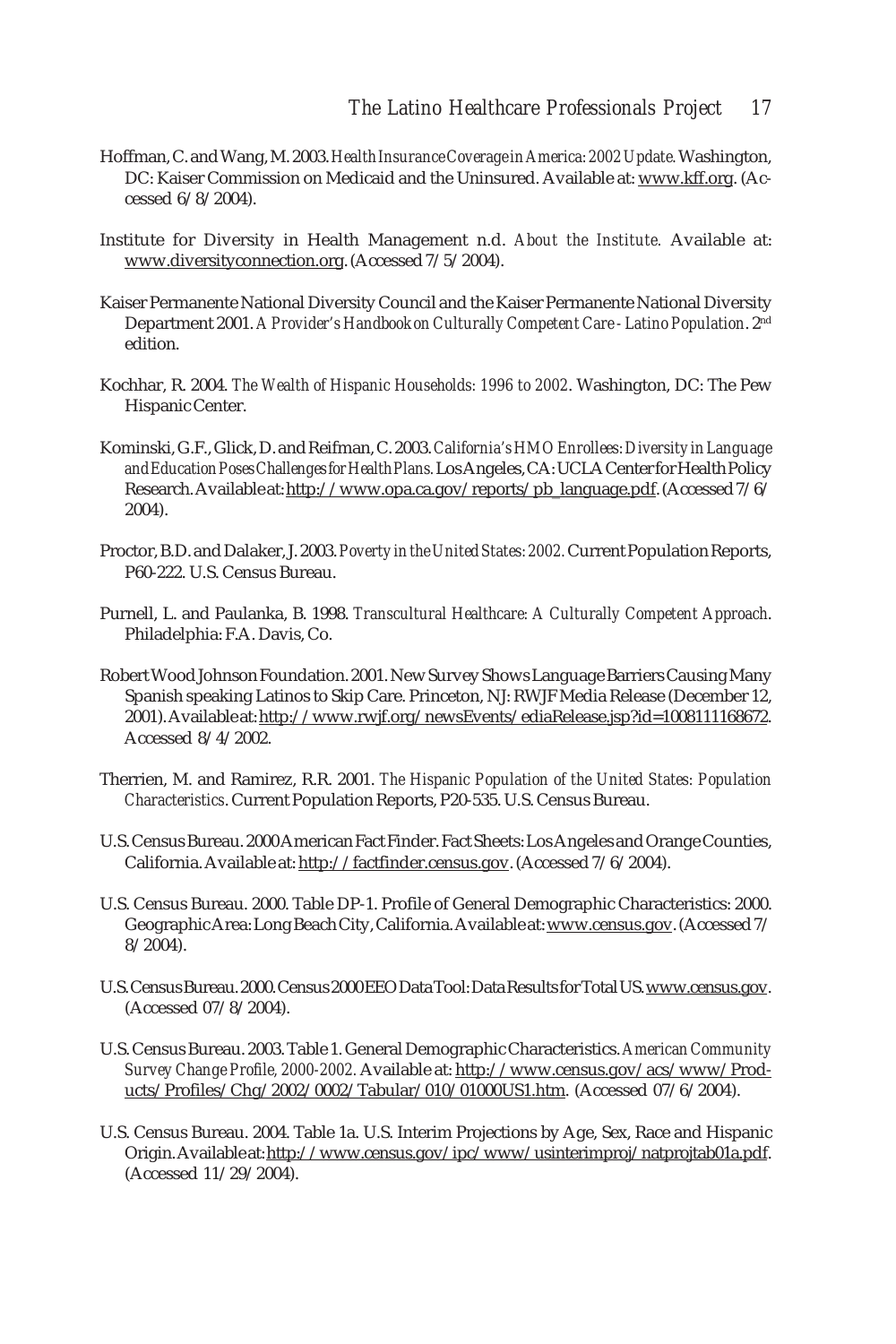#### *18 The Journal of Health Administration Education Spring 2005*

U.S. Department of Health and Human Services, Office for Civil Rights. 2000*. Policy Guidance: Title VI Prohibition Against National Origin Discrimination As It Affects Persons with Limited English Proficiency.* Author: Washington, DC: 2000. Available at: http://www.hhs.gov/ocr/let/ guide.html. (Accessed 9/26/2002).

University of California San Francisco (UCSF) Center for the Study of Health Professions (n.d.). *Fact Sheet: California Dentists.* Available at: www.futurehealth.ucsf.edu. (Accessed 7/5/04).